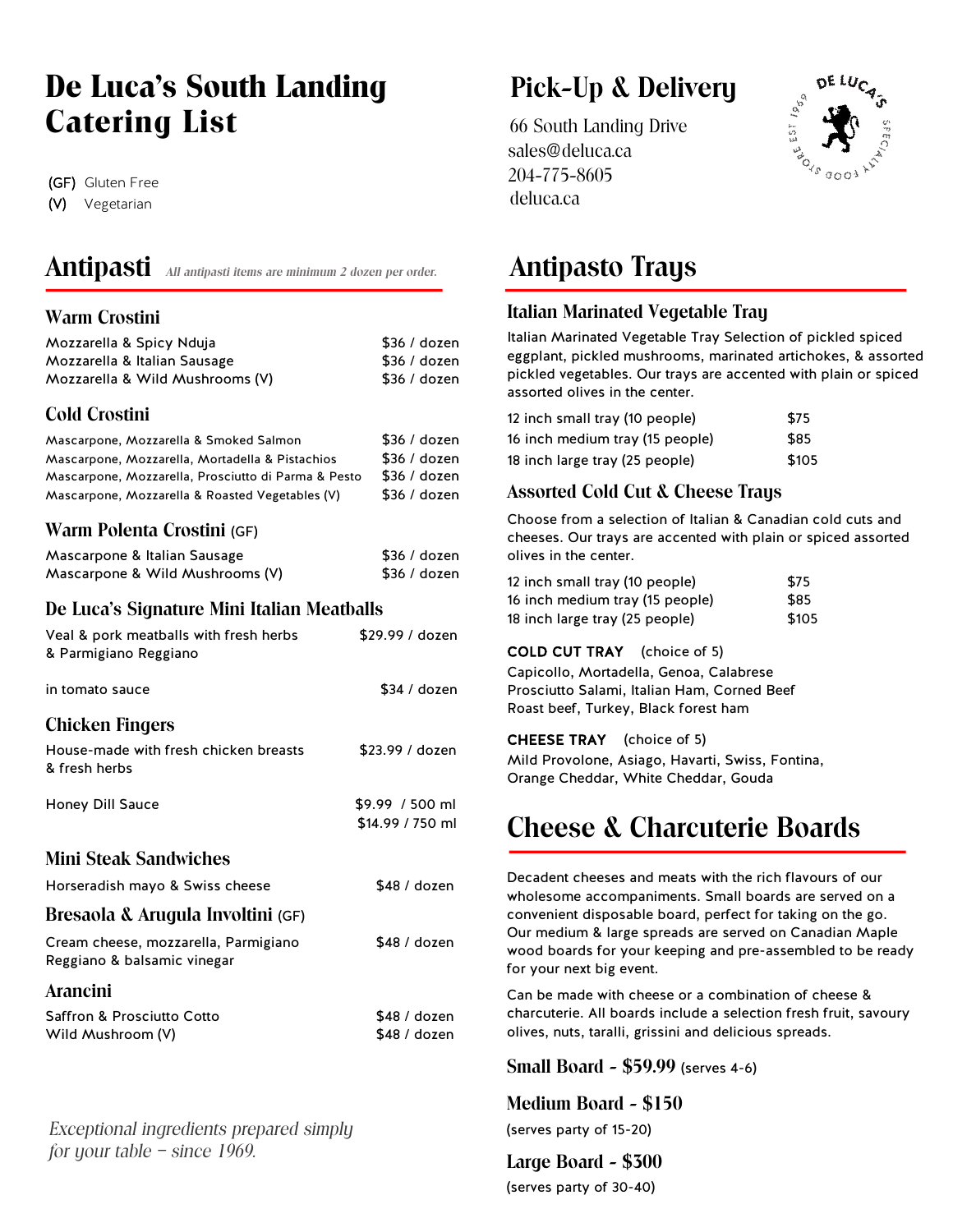|                     | Gluten Free Pasta available upon request |
|---------------------|------------------------------------------|
| Add \$5 / half pans | Add \$10 / full pans                     |

### **Pasta with Tomato Basil Sauce**

Penne pasta tossed with grated parmesan cheese & tomato basil sauce

| (10 portions) | \$50 / half pan |
|---------------|-----------------|
| (20 portions) | \$90 / full pan |

### **Pasta with Alfredo Sauce**

Penne pasta tossed with our classic cream sauce & parmesan cheese

| (10 portions) | \$60 / half pan  |
|---------------|------------------|
| (20 portions) | \$110 / full pan |

### **Pasta with Italian Sausage Sauce**

Penne pasta tossed with rich tomato sausage sauce (pork) & grated parmesan cheese

| (10 portions) | \$70 / half pan  |
|---------------|------------------|
| (20 portions) | \$120 / full pan |

### **Pasta al Forno with Tomato + Mozzarella**

Penne pasta tossed with tomato basil sauce, mozzarella & parmesan chesses then baked until golden brown

| (10 portions) | \$60 / half pan  |
|---------------|------------------|
| (20 portions) | \$110 / full pan |

### **Pasta al Forno with Meat Sauce**

Penne pasta tossed with rich tomato meat sauce (veal + pork) mozzarella & parmesan cheeses, then baked until golden brown

| (10 portions) | \$80 / half pan  |
|---------------|------------------|
| (20 portions) | \$120 / full pan |

### **Manicotti with Tomato Sauce**

Fresh lasagna rolled with ricotta & mozzarella filling then baked in tomato basil sauce

| (pan of 12) | $$55/$ half pan  |
|-------------|------------------|
| (pan of 24) | \$105 / full pan |

### **Spinach Manicotti with Tomato Sauce**

Fresh lasagna rolled with ricotta, spinach & mozzarella filling then baked in tomato basil sauce

| (pan of 12) | $$55/$ half pan  |
|-------------|------------------|
| (pan of 24) | \$105 / full pan |

### **Cannelloni with Tomato Sauce**

Fresh lasagna rolled with veal & pork, ricotta, & mozzarella filling then baked in tomato basil sauce

| (pan of 12)    | $$55/$ half pan  |
|----------------|------------------|
| (pan of $24$ ) | \$105 / full pan |

## S **Vegetable Lasagna**

Fresh lasagna layered with tomato basil sauce, fresh sautéed vegetables, spinach, mozzarella & parmesan cheeses

| $(9-12$ portions)  | \$70 / half pan  |
|--------------------|------------------|
| $(20-24$ portions) | \$120 / full pan |

# S **Meat Lasagna**

Fresh lasagna layered with rich tomato meat sauce (veal + pork), mozzarella & parmesan cheeses

| $(9-12$ portions)  | \$70 / half pan  |
|--------------------|------------------|
| $(20-24$ portions) | \$120 / full pan |

# **Salads**

### **Italian Salad** (GF) (V)

| Romaine, head lettuce, cucumbers,<br>tomatoes, red onion, red wine vinaigrette | 10 portion - $$45$<br>15 portion - $$65$<br>20 portion - \$80 |
|--------------------------------------------------------------------------------|---------------------------------------------------------------|
| Greek Salad $(GF)(V)$                                                          |                                                               |
| Romaine, cucumbers, tomatoes, feta                                             | 10 portion - \$47                                             |
| green peppers, kalamata olives,                                                | 15 portion - $$68$                                            |
| red wine vinaigrette                                                           | 20 portion - \$85                                             |

### **Caesar Salad**

| Romaine, parmesan cheese, house made | 10 portion - $$45$ |
|--------------------------------------|--------------------|
| croutons, Caesar dressing            | 15 portion - \$65  |
|                                      | 20 portion - \$80  |

### **Mediterranean Salad** (GF) (V)

| Cucumbers, tomatoes, green peppers,         | 10 portion - $$50$ |
|---------------------------------------------|--------------------|
| kalamata olives, feta, red wine vinaigrette | 15 portion - \$70  |
|                                             | 20 portion - \$90  |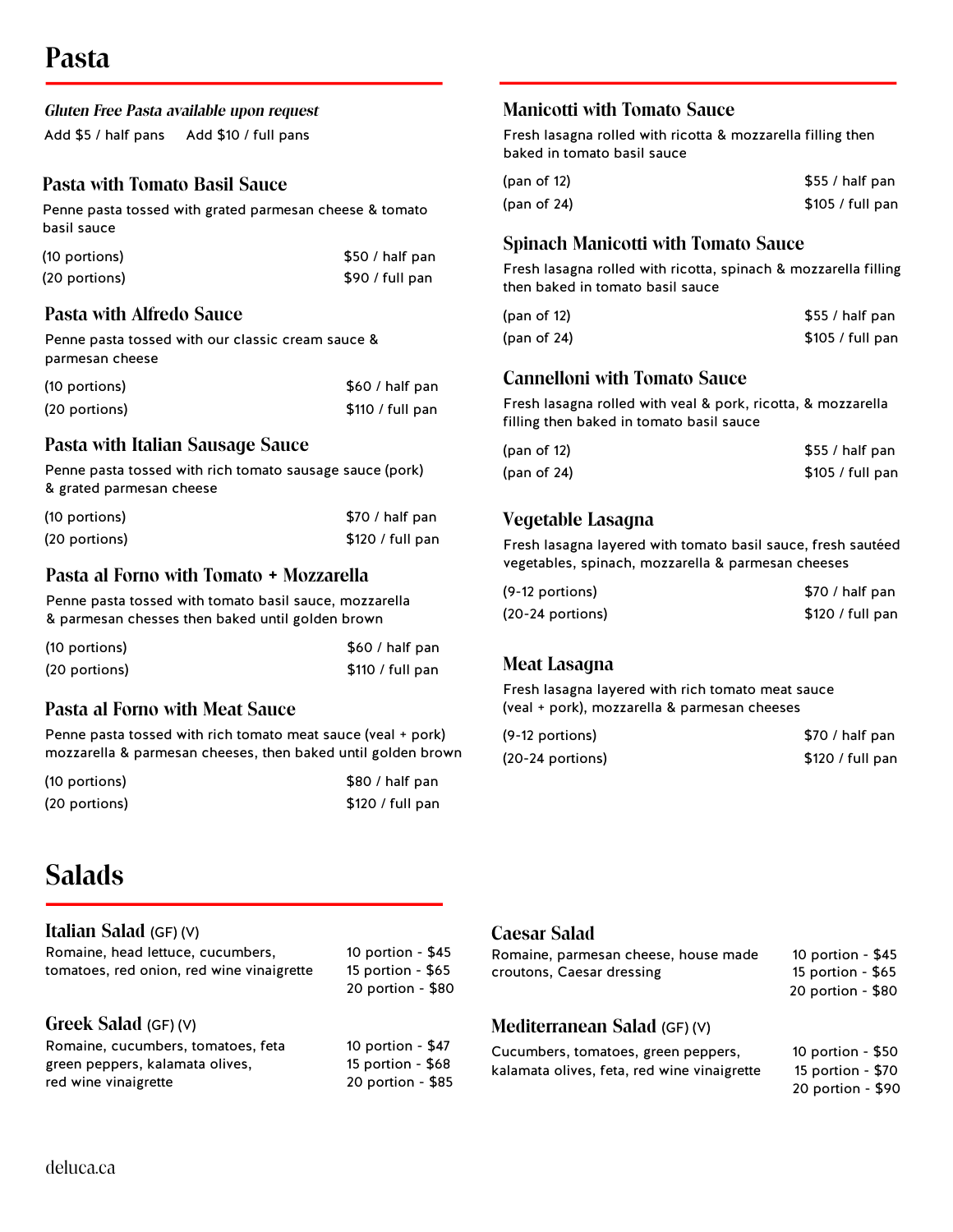# **Meat Dishes**

| <b>Chicken in White Wine Sauce</b> * minimum 8 *                                                                                      |                     |
|---------------------------------------------------------------------------------------------------------------------------------------|---------------------|
| Full boneless chicken breast sliced in two<br>& sautéed with white wine & fresh parsley                                               | \$9.99 / each       |
| <b>Chicken Saltimbocca</b> * minimum 8 *                                                                                              |                     |
| Full boneless chicken breast sautéed with<br>prosciutto, sage, and white wine                                                         | \$12.99 / each      |
| <b>Chicken Parmigiana</b> * minimum 8 *                                                                                               |                     |
| Breaded chicken cutlet topped & baked<br>with swiss cheese, tomato basil sauce,<br>& parmesan cheese                                  | \$11.99 / each      |
| Veal Parmigiana * minimum 8 *                                                                                                         |                     |
| Breaded veal cutlet topped & baked<br>with mozzarella, tomato basil sauce,<br>& parmesan cheese                                       | \$13.99 / each      |
| <b>Veal Osso Bucco</b> (GF) $*$ minimum 6 $*$                                                                                         |                     |
| Veal shank braised with red wine,<br>vegetables & light tomato sauce                                                                  | \$25 / piece        |
| Rack of Lamb (GF) $*_{8 \text{ bones/rack}}$                                                                                          |                     |
| Roasted Italian style lamb marinated in<br>red wine, garlic, E.V. olive oil & fresh herbs<br>Served medium rare and uncut. (serves 4) | \$69.99 / full rack |
| * Portions for lamb roast, porchetta & beef rib roast are based<br>on 10oz-12oz per portion $*$                                       |                     |
| Lamb Roast (GF)                                                                                                                       |                     |
| Roasted boneless leg of lamb marinated in<br>white wine, garlic, E.V. olive oil, & fresh herbs                                        |                     |
| (10-12 portions)                                                                                                                      | \$200 / roast       |
| Porchetta (GF)                                                                                                                        |                     |
| Roasted Italian style porchetta marinated in<br>white wine, garlic, E.V. olive oil, & fresh herbs                                     |                     |
| (10-12 portions)                                                                                                                      | \$155 / half roast  |
| (20-22 portions)                                                                                                                      | \$300 / full roast  |
| Angus Beef Prime Rib Roast (GF)                                                                                                       |                     |
| Roasted prime rib with red wine reduction.<br>Served whole medium rare.                                                               |                     |
| (10-12 portions)                                                                                                                      | \$255 / half roast  |
| (20-22 portions)                                                                                                                      | \$490 / full roast  |

### **Chuck Roast Beef** (GF)

Roasted chuck roast with red wine reduction. Served whole medium rare.

| $(10-12$ portions) | \$155 / half roast |
|--------------------|--------------------|
| $(20-22$ portions) | \$280 / full roast |

### **De Luca's House Made Italian Sausages**

**Choose 1:** with sautéed rapini with sautéed mushrooms with sautéed peppers & onions

| Pork Sausage (GF)<br>(mild or spicy) | $$75 - 10$ portions<br>$$110 - 15$ portions<br>$$140 - 20$ portions |
|--------------------------------------|---------------------------------------------------------------------|
| Chicken Sausage (GF)<br>(spicy)      | $$80 - 10$ portions<br>$$115 - 15$ portions<br>$$145 - 20$ portions |

# **Side Dishes**

### **Italian Style Roasted Potatoes** (GF) (V)

| Roasted with fresh rosemary and E.V. | \$3.50 / portion |
|--------------------------------------|------------------|
| Olive oil - 3 wedges per portion     |                  |

### **Sautéed Seasonal Vegetables** (GF) (V)

Selection of seasonal vegetables sautéed 10 portion - \$49.99 In E.V. olive oil, tossed with parmesan 20 portion - \$69.99 cheese & fresh garlic

## **Desserts**

### **Cannoli**

| Fried pastry shell lined with semi-sweet  | \$2.75 / each   |
|-------------------------------------------|-----------------|
| chocolate and filled with ricotta filling |                 |
| Amaretto Cookies                          | \$15.49 / dozen |

*Exceptional ingredients prepared simply for your table – since 1969.*